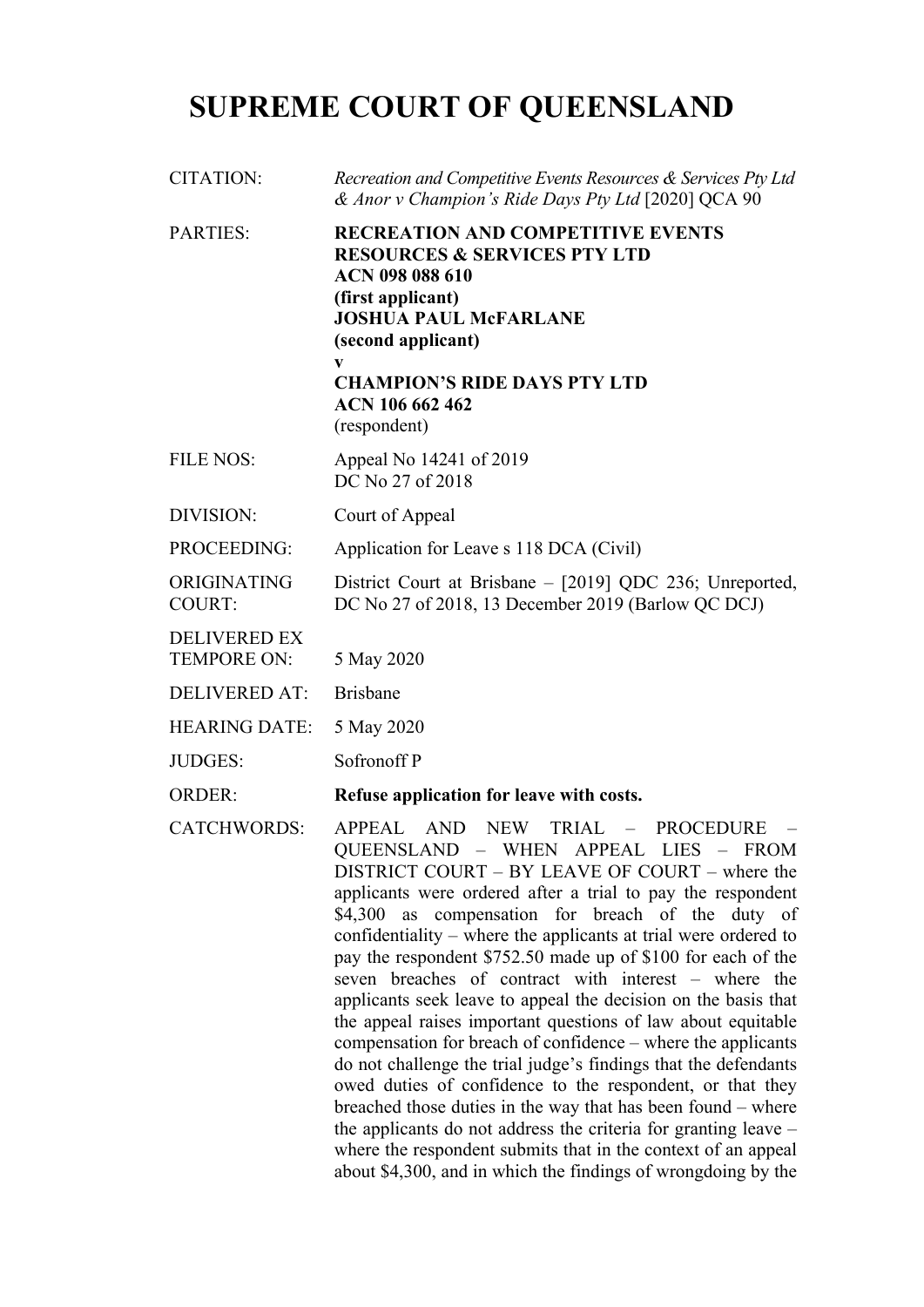applicant are unchallenged, the applicant can hardly make out a plausible case that it has suffered such an injustice as would justify the grant of leave – whether the applicants have suffered any substantial injustice by reason of the orders – whether the case is hopeless – whether leave ought to be granted to appeal

*District Court of Queensland Act* 1967 (Qld), s 118, s 118B

*Harris v Digital Pulse Pty Ltd* (2003) 56 NSWLR 298; [2003] NSWCA 10, cited *Kogarah Council v Maas* [2003] NSWCA 334, cited *Pickering v McArthur* [2005] QCA 294, applied *Schweppes Inc v FBI Foods Inc* (1999) 167 DLR (4th) 577, cited *Tsigounis v Medical Board of Queensland* [2006] QCA 295, cited COUNSEL: A J Greinke for the first and second applicants S Forrest for the respondent SOLICITORS: Cranston McEachern for the first and second applicants McMillan Criminal Law for the respondent

- [1] **SOFRONOFF P:** This is an application for leave to appeal a judgment of the District Court pursuant to which the applicant was ordered to pay the respondent the sum of \$4,300. This is also an application in relation to the orders for costs that were made consequential upon the order for compensation. The plaintiffs had sued the defendants for compensation, and for other remedies, arising out of the first defendant's breach of his duty of confidentiality owed to the plaintiff, and arising from the second defendant's use of the plaintiff's confidential information.
- [2] The action started in the District Court on 20 July 2018. By its statement of claim the plaintiff claimed damages in the sum of \$750,000. The defendants sought security for costs and security was, in due course, provided for the costs of the trial.
- [3] In November of the same year the second defendant, who is the first applicant in this application, offered to settle on terms that each party bear its own costs and that it would destroy the emails that contained the contested information. That offer was conditional and the condition was not satisfied, so could not be accepted and was not accepted.
- [4] There was a mediation which failed in November of the following year. The defendants offered to settle on terms that they would destroy the emails containing the information, and upon the plaintiff agreeing to pay 60 per cent of their costs. That offer was also not accepted. The plaintiff offered to settle on the basis of the destruction of the material with each party paying its own costs. Like the other offers, this offer was not accepted.
- [5] After a trial that lasted three days, and at which everyone was represented by counsel, Judge Barlow QC delivered judgment promptly two weeks later. His Honour found that each of the defendants owed contractual or equitable obligations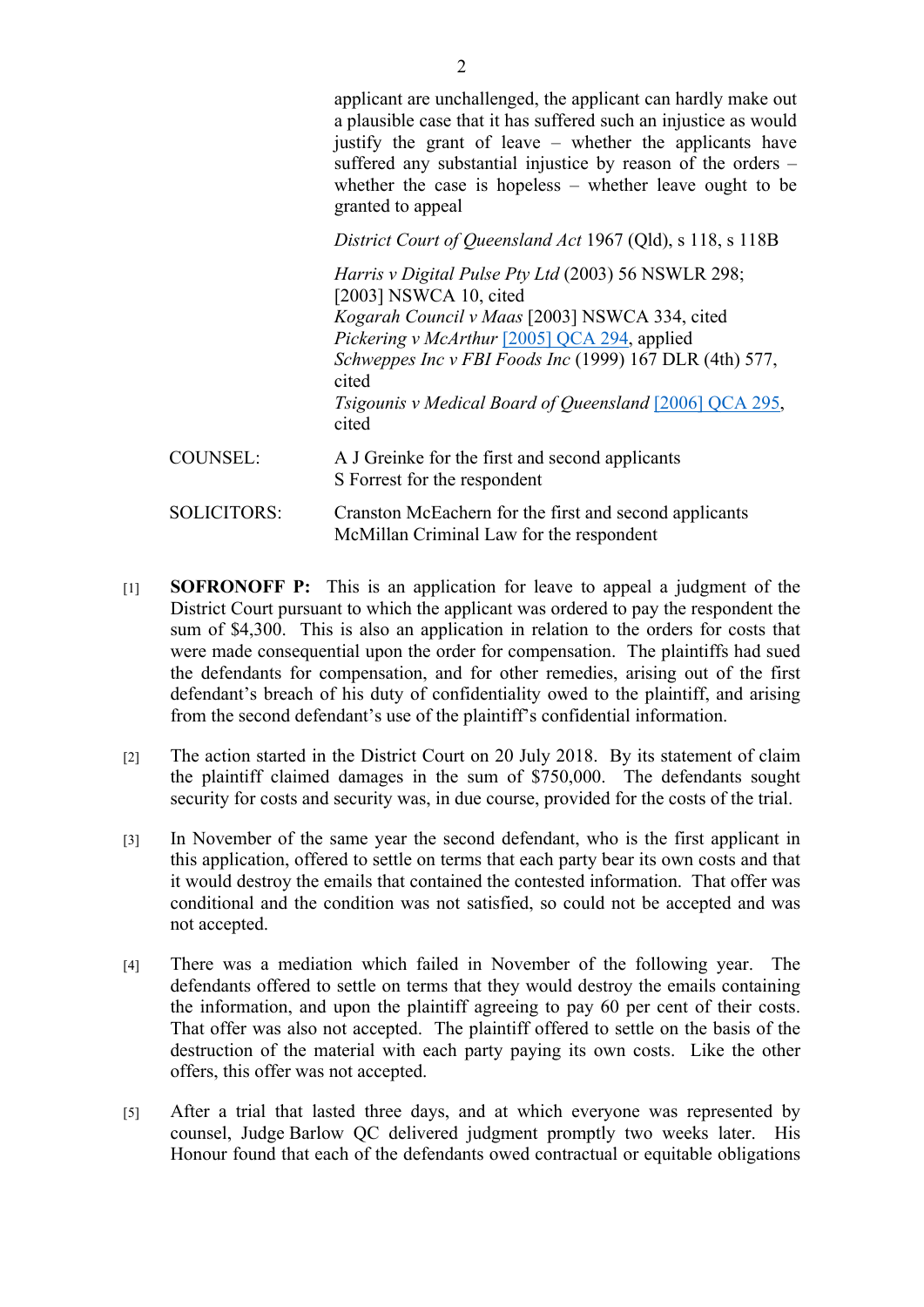of confidence to the plaintiff and that each of the defendants had breached these obligations.

- [6] The plaintiff failed to establish its major claimed loss against both defendants. However, Judge Barlow QC found that the first defendant had breached its contractual obligations on seven occasions, and his Honour awarded the plaintiff nominal damages in the sum of \$100 for each breach, together with interest that amounted to \$52.50.
- [7] His Honour assessed equitable damages for the second defendant's breach, that is, the first applicant's breach, by reference to the cost to the plaintiff to produce the confidential information. Upon that footing his Honour assessed compensation upon the basis that the use that the second defendant had made of the information for its own commercial advantage justified an order that the first applicant pay the respondent 10 per cent of the costs that the plaintiff had incurred in creating the information.
- [8] His Honour, therefore, assessed compensation at \$4,000 and allowed interest in the sum of \$300. By order 2, made on 29 November 2019, Judge Barlow QC ordered the second defendant, that is the first applicant, pay the plaintiff, that is the respondent, \$4,300. His Honour also made ancillary and consequential orders to effectuate the destruction of the material in the defendants' hands.
- [9] Costs orders were disputed by all parties. On 13 December 2019, that is, two weeks after giving his principal judgment and making his orders about compensation, and after considering the exchange of offers that had been made and that I have referred to, Judge Barlow QC ordered that the defendants pay 60 per cent of the plaintiff's costs of the proceeding, other than reserve costs, from the date of the proceeding's commencement until 5 November 2019 on a standard basis. His Honour ordered that the defendants pay 50 per cent of the plaintiff's costs thereafter on an indemnity basis. His Honour made other orders dealing with reserve costs.
- [10] On 20 December 2019 the second defendant sought leave to appeal against the order that it pay the plaintiff \$4300, and also sought leave to appeal against the costs orders made against it on 13 December 2019. Section 118(3) of the *District Court of Queensland Act* 1967 (Qld) requires that the applicant obtain the leave of the Court of Appeal against the compensation order because the sum at issue is less than the Magistrates Court jurisdictional limit. Section 118B(1) of the Act provides that an appeal against a costs order made in the District Court can only be made by leave of the judge who made the costs order, or if that judge is unavailable, then leave of another judge of the District Court. No leave has been obtained to appeal against the costs order.
- [11] Section 118B(2) provides that if, after an appeal to the Court of Appeal is properly started, the appeal becomes an appeal only in relation to the costs of the original proceeding, then s 118B(2), which requires leave of a District Court judge before an appeal is brought does not apply, and the appeal may be heard and determined only by leave of the Court of Appeal. Dr Greinke, who appeared for the applicants in this application, submits that s 118B(2) would apply to the present proceeding, and I am content, without deciding the matter, to proceed upon the basis that that is correct without deciding it.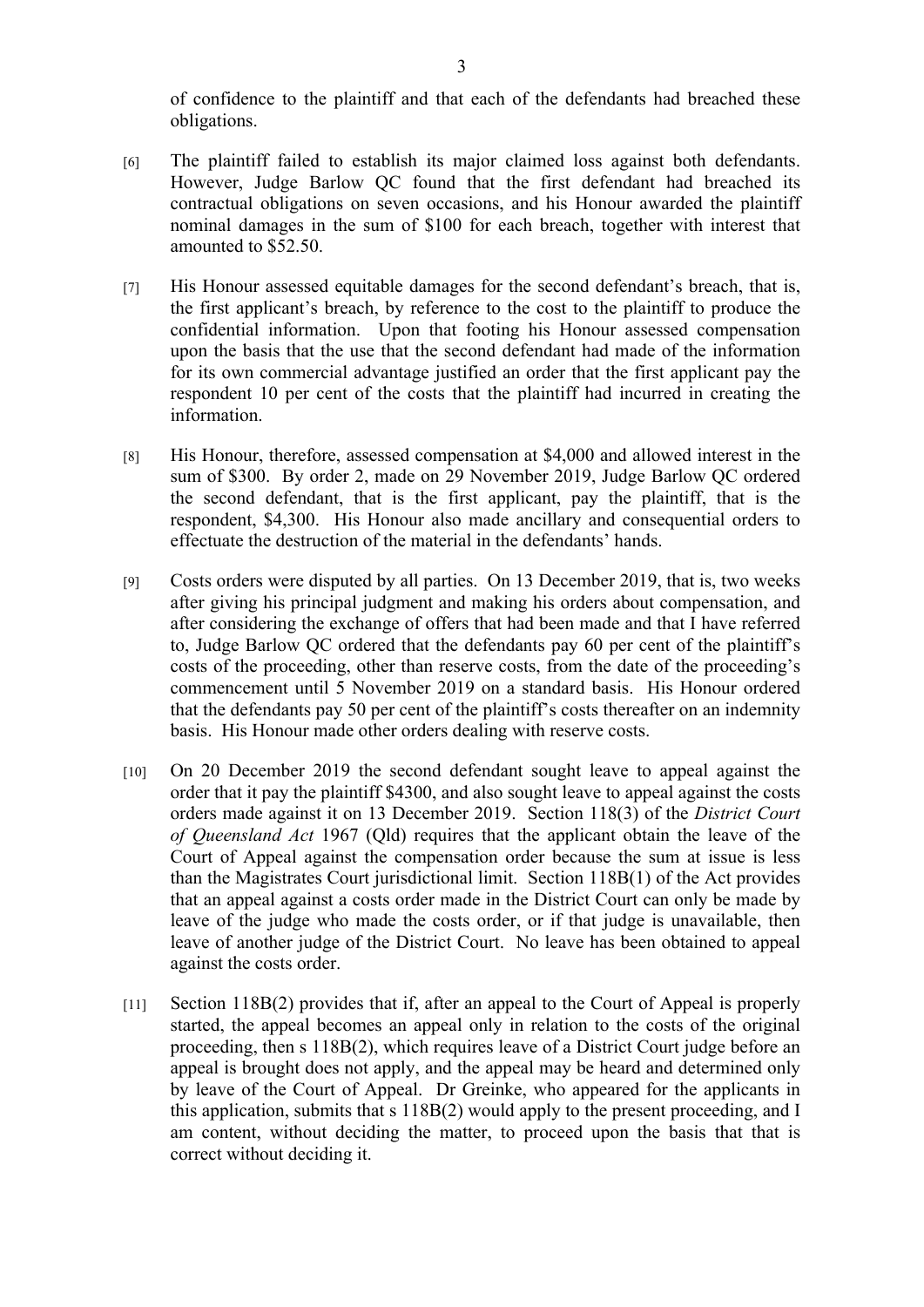[12] Dr Greinke submitted that leave should be granted because the appeal involves important questions of law about equitable compensation for breach of confidence. At issue, he submits, is whether Judge Barlow QC was wrong to rely upon a certain Canadian authority, *Cadbury Schweppes Inc v FBI Foods Ltd* (1999) 167 DLR (4th) 577, rather than a case decided by the New South Wales Court of Appeal, *Harris v Digital Pulse Pty Ltd* (2003) 56 NSWLR 298. Also, he submits, the appeal would raise:

> "Consideration of the proper approach to be adopted in respect of the award of equitable compensation within *Seager v Copydex* line of authorities."

- [13] The draft notice of appeal addresses these matters in the stated grounds. The grounds show that no challenge is proposed to be made against his Honour's findings that the defendants owed duties of confidence to the respondent, or that they breached those duties in the way that has been found. The grounds also seek to challenge his Honour's exercise of discretion in ordering costs.
- [14] Dr Greinke also submits that his Honour's path to the assessment of damages was not one that was open on the pleadings. He submits that this error on his Honour's part rendered the trial unfair. He relies upon a New South Wales decision concerning leave to appeal small judgments, namely, *Kogarah Council v Maas* [2003] NSWCA 334. In that case Justice Giles remarked that:

"Refusing leave to appeal in small appeals not involving any question of principle [would be] one thing. [But refusing] leave to appeal against a decision reached contrary to principles of procedural fairness is very different."

- [15] Dr Greinke submits that his Honour's approach to awarding damages in a way not justified by the pleading constitutes a breach of the rules of procedural fairness.
- [16] Understandably, Mr Forrest of counsel, who appears for the respondent, has submitted that, in accordance with settled authority, leave will usually be granted only if an appeal is necessary to correct a substantial injustice, and that the mere fact that error may be detected in a judgment below is ordinarily not sufficient to justify the granting of leave. He cites the dicta of Justice Keane in *Pickering v McArthur* [2005] QCA 294 at [3]. See also *Tsigounis v Medical Board of Queensland* [2006] QCA 295 at [15]. The correction of the error of law must result in the correction of a substantial injustice.
- [17] Mr Forrest submits that in the context of an appeal about \$4300, and in which the findings of wrongdoing by the applicant are unchallenged, the applicant can hardly make out a plausible case that it has suffered such an injustice as would justify the grant of leave, assuming that the learned judge erred in his application of law. To these submissions can be added the observation that there has been no evidence led to suggest that the judgment itself has led to any effect at all upon the position of the applicant except for the fact that it must pay the plaintiff a small sum of money.
- [18] The propositions of law advanced by Dr Greinke may be important and interesting. I am prepared to assume for the purposes of this proceeding that he has demonstrated an arguable error of law in the way that he has laid out in his written outline. However, it is not necessary to stop to consider whether or not the